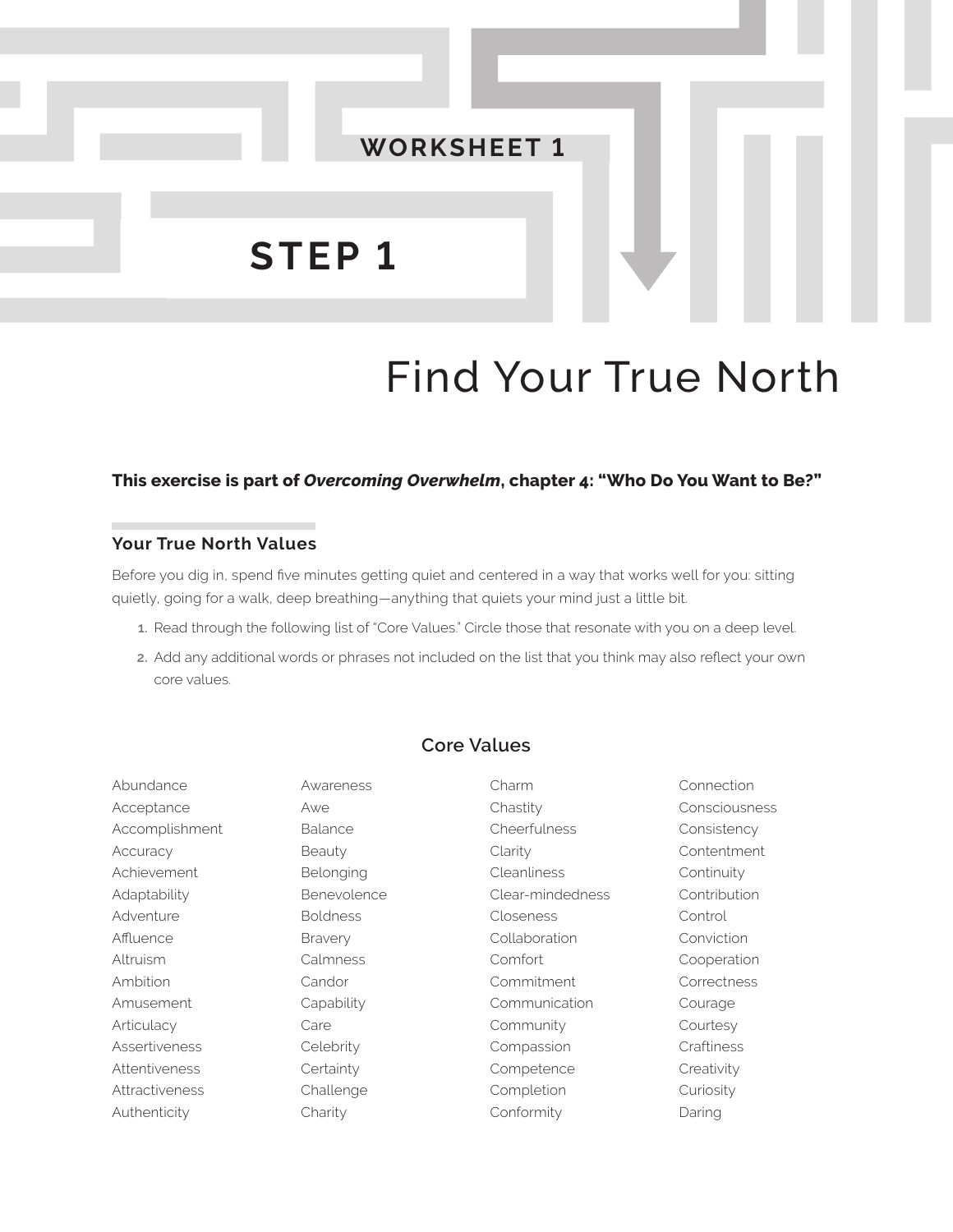Decisiveness Decorum Dependability Depth **Determination** Devotion Devoutness Dignity Diligence Diplomacy Directness Discipline **Discovery** Discretion **Diversity** Dominance Drive Duty Ease Economy **Education** Effectiveness **Efficiency** Elegance Emotional health Empathy Endurance Energy Enjoyment **Enlightenment** Enthusiasm Environmentalism Equality Equity **Ethics** Evolution Excellence **Excitement** Experience Expertise Exploration Expressiveness **Extravagance** Exuberance Fairness Faith

Fame Family Fashion **Fearlessness** Fidelity Financial independence Financial security Fitness Flexibility Fluency Fluidity Focus Fortitude Frankness Freedom Friendliness Friendship Frugality Fulfillment Fun Generosity Gentility Giving Goodness Grace Gratitude Growth Guidance Happiness Harmony **Health** Healthy living Helpfulness Heritage **Holiness** Holistic living Honesty Honor Hopefulness Hospitality Humility Humor Imagination Impact Independence Individuality

Influence Ingenuity Inner peace Inquisitiveness Insightfulness Inspiration Integrity Intelligence Intensity Intimacy Intuition Intuitiveness Inventiveness Joy **Judiciousness** Justice Kindness Knowledge Leadership Learning Liberation Liberty Logic Longevity Love Loyalty Making a difference Mastery Maturity Mellowness Meticulousness Mindfulness Moderation Modesty Neatness Nerve Nonviolence Nonconformity Obedience Open-mindedness Openness **Optimism** Order **Organization Originality** Partnership

Passion Peace Perceptiveness Perfection **Perseverance** Persistence Personal growth Philanthropy Physical appearance Piety Playfulness Pleasure Poise Popularity Positivity **Potency** Power Practicality Pragmatism Precision Preparedness Presence Pride Privacy Professionalism Prosperity Prudence Purity **Quickness Quietness** Reason Recognition Recreation Reflection Relaxation Reliability Religion Resilience Resolve Resourcefulness Respect Responsibility **Restraint** Risk taking **Sacredness Sacrifice**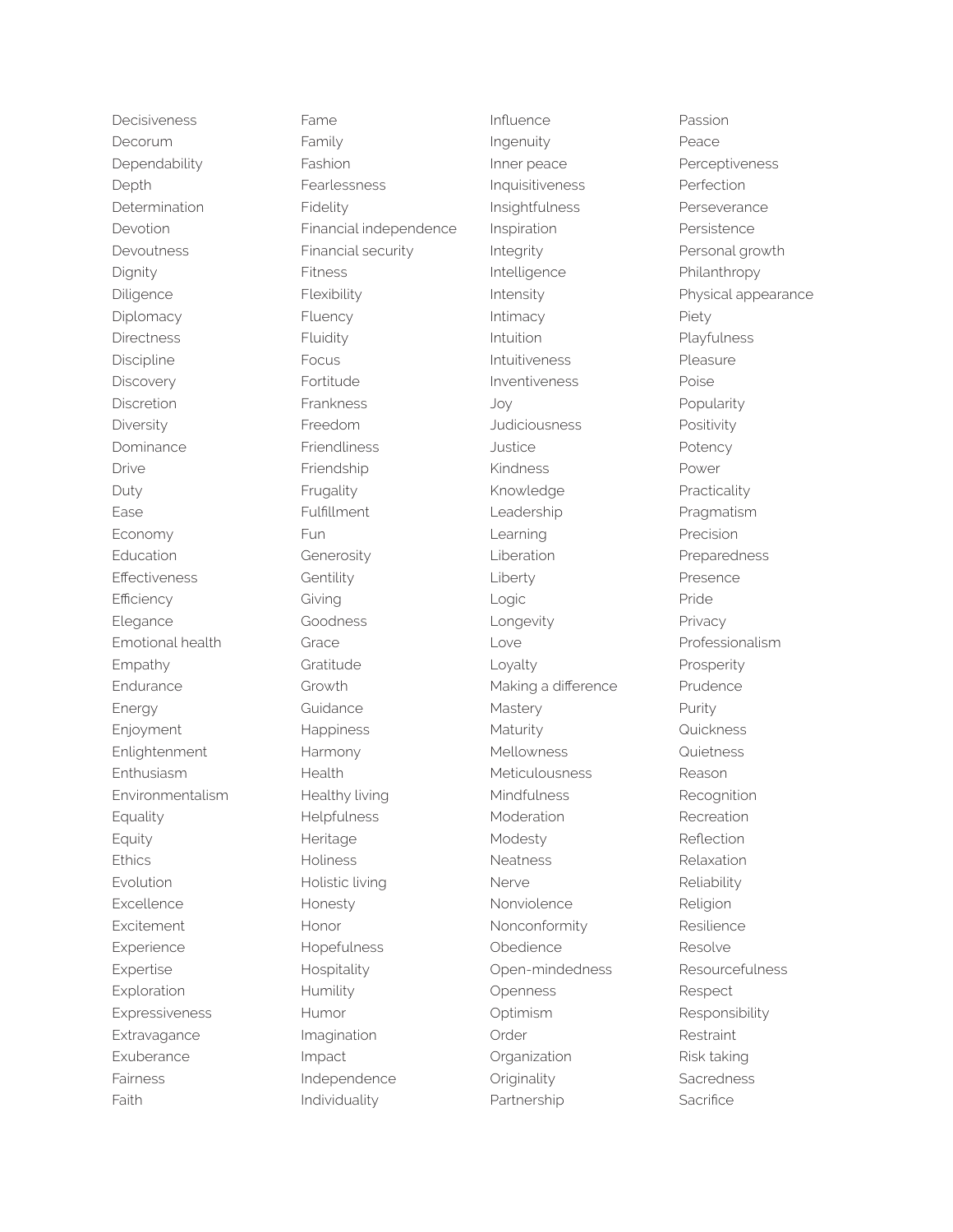| <b>Saintliness</b> | Skillfulness     | Thankfulness           | Vitality          |
|--------------------|------------------|------------------------|-------------------|
| Satisfaction       | Solidarity       | Thoroughness           | Warmth            |
| Security           | Solitude         | Thoughtfulness         | Wealth            |
| Self-care          | Sophistication   | Thrift                 | Wholesomeness     |
| Self-control       | Speed            | <b>Tidiness</b>        | Willingness       |
| Self-expression    | Spirituality     | <b>Timeliness</b>      | Winning           |
| Self-mastery       | Spontaneity      | Tolerance              | Wisdom            |
| Self-realization   | Stability        | Traditionalism         | Wonder            |
| Self-reliance      | <b>Status</b>    | Tranquility            | <b>Worthiness</b> |
| Selflessness       | Stealth          | Transcendence          | Youthfulness      |
| Sensitivity        | Stick-to-it-ness | Travel                 |                   |
| Sensuality         | <b>Stillness</b> | <b>Trustworthiness</b> |                   |
| Serenity           | Strength         | Truth                  |                   |
| Service            | Style            | Understanding          |                   |
| Sharing            | <b>Success</b>   | Uniqueness             |                   |
| Significance       | Sustainability   | Unity                  |                   |
| Silence            | Sympathy         | <b>Usefulness</b>      |                   |
| Simplicity         | Teamwork         | Variety                |                   |
| Sincerity          | Temperance       | Virtue                 |                   |

**3.** If you have more than five or six terms, you'll need to trim down your list. First, cross out any you feel are not as important as the others. Next, merge any terms that are similar. Do this by batching them into groups based on their similarities and choosing the term from the group that best represents all of those words. Or you can come up with a new word or phrase that encompasses the group (see example that follows).

# **Groups of Similar Words**

Continue this process of cutting and merging until you have **six to twenty** values. Write these out as a new list.